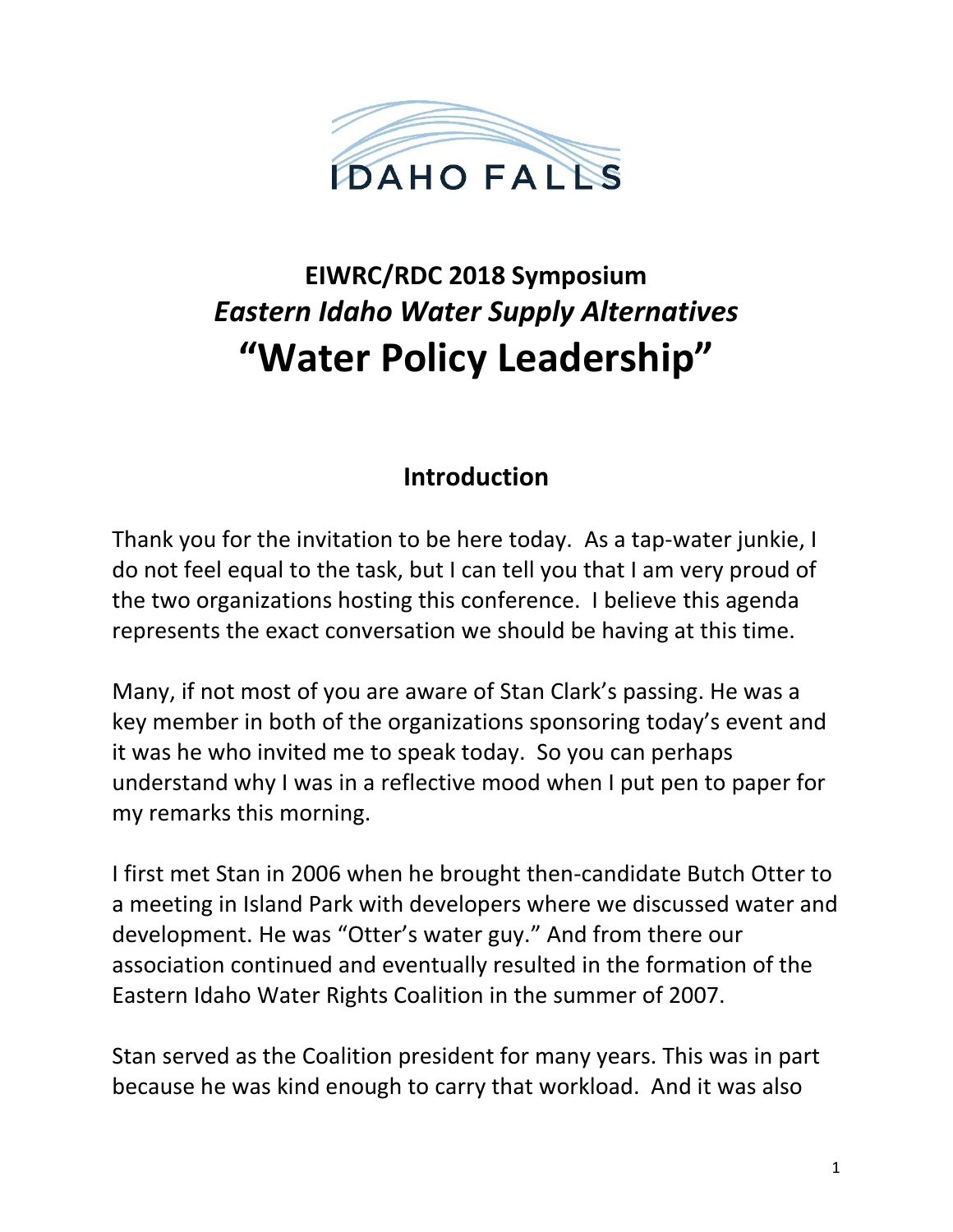partly because he was easily recognized as a leader. Stan had the right set of qualities for the job:

- He had a kind manner and was **respectful and fair** even when the conversation had the potential to become heated.
- He also had lots of **water knowledge**—not the formal engineering kind, but the kind you get out in the ditches and from knowing seasons of plenty and seasons of drought.
- He had an insider's understanding of public policy processesenough to know that **planning, cooperation, and consensus** make a good basis for good policy.
- He wasn't afraid of **innovating** or trying something new.
- Stan had lots of **common sense**.
- Finally, he **optimistically** believed that our useable water supply could be better **managed.**

I believe these are the attributes we all need more of—*respect, fairness, knowledge, consensus, innovation, common sense*, and *confidence in management* accompanied by a strong dose of Stan Clark's brand of *optimism*.

I have spent enough time in water conversations over the past decade or more to know that Stan's basic attributes are not always present every time a water conversation takes place in this state. Yet, taken together, these attributes would give us all better water policy.

I also know that we assembled here today are qualified more than most to know that our state needs water leadership now more than ever. Water supplies are finite and Idaho needs to be creative in terms of how we find, use, and manage our water. Water for growth, water for agriculture and water for prosperity.

So how are we going to encourage or ensure the leadership we need? I am not entirely sure, but I have some opinions and some ideas.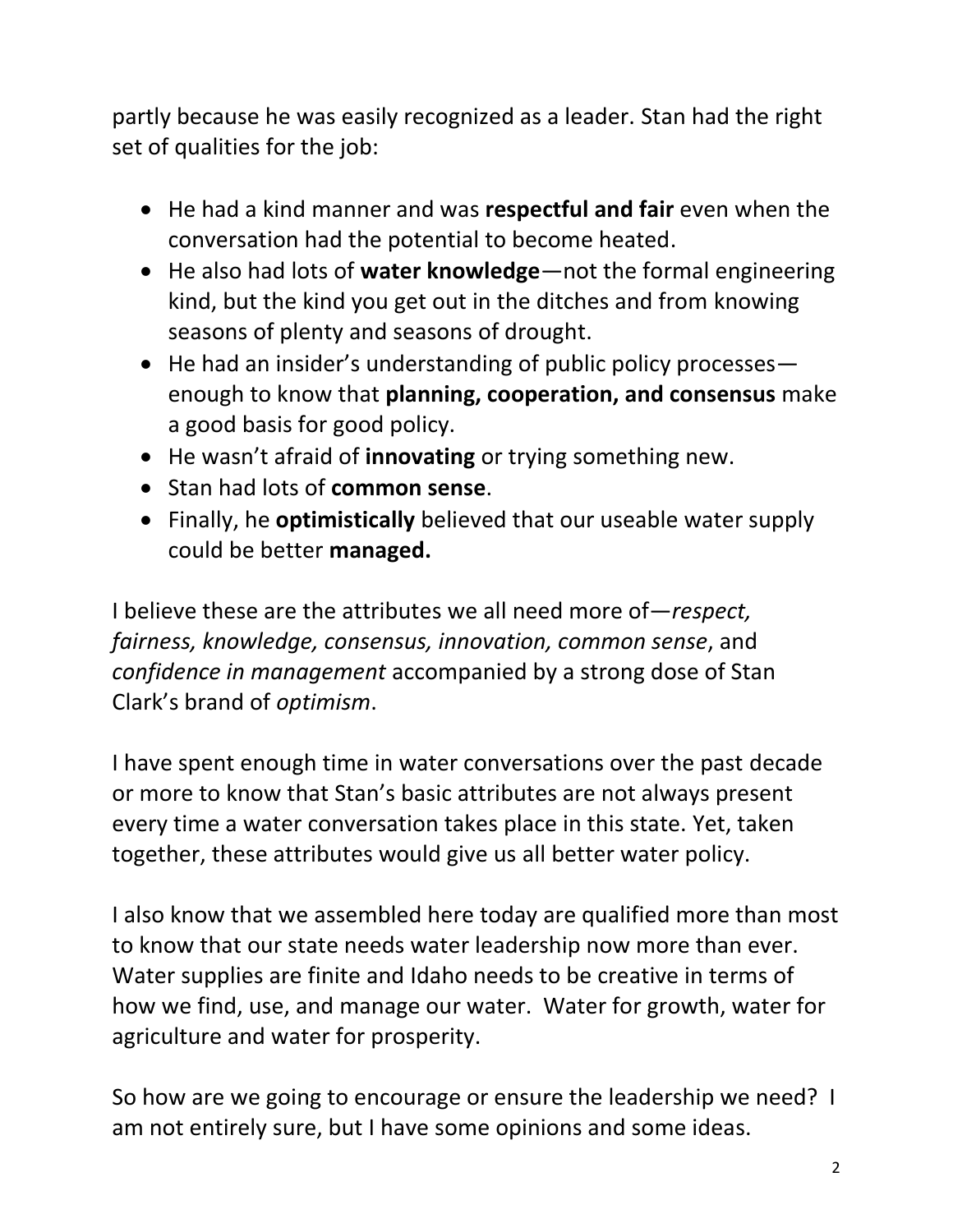# **Who Makes Idaho's Water Policy?**

Let's start with a rundown of the key players in making water policy.

## **Elected Officials**

The people we elect are the ones tasked with approving water policy. I believe this is where effective leadership begins and ends. But does it? All too often I hear state level elected officials say things like "*Bring me a solution*" or "*I don't think you will find consensus for that this year*."

Why do elected officials shy away this role? Not all do, of course. But for the majority, I do not entirely understand why they feel unequal to the task. It is too easy to believe they do not take on a hard problem like water policy simply because it may be difficult to explain it to the electorate. I will not ascribe such cowardice to Idaho officials. We are made of tougher stuff around here. Rather, I tend to believe there are other factors at work.

*Knowledge.* One in a lack of knowledge. Water policy is difficult. It is technical. (I sometimes believe excessively so, but that's another subject.) And our elected officials are part-time and without the means at their disposal to become much better informed than they are. How do we resolve this?

A part-time, staff-less system like legislature employs requires demands—that the bureaucracy and the private sector (special interests like ours) step in to inform the members of the legislature and statewide elected officials. We know they will make better decisions with better information. We know it is hard for them to get them information. So we need to give it to them. White papers, conferences like this one (maybe held when they can attend) make sense. Something else I am a big fan of is bootcamp. Why not a water boot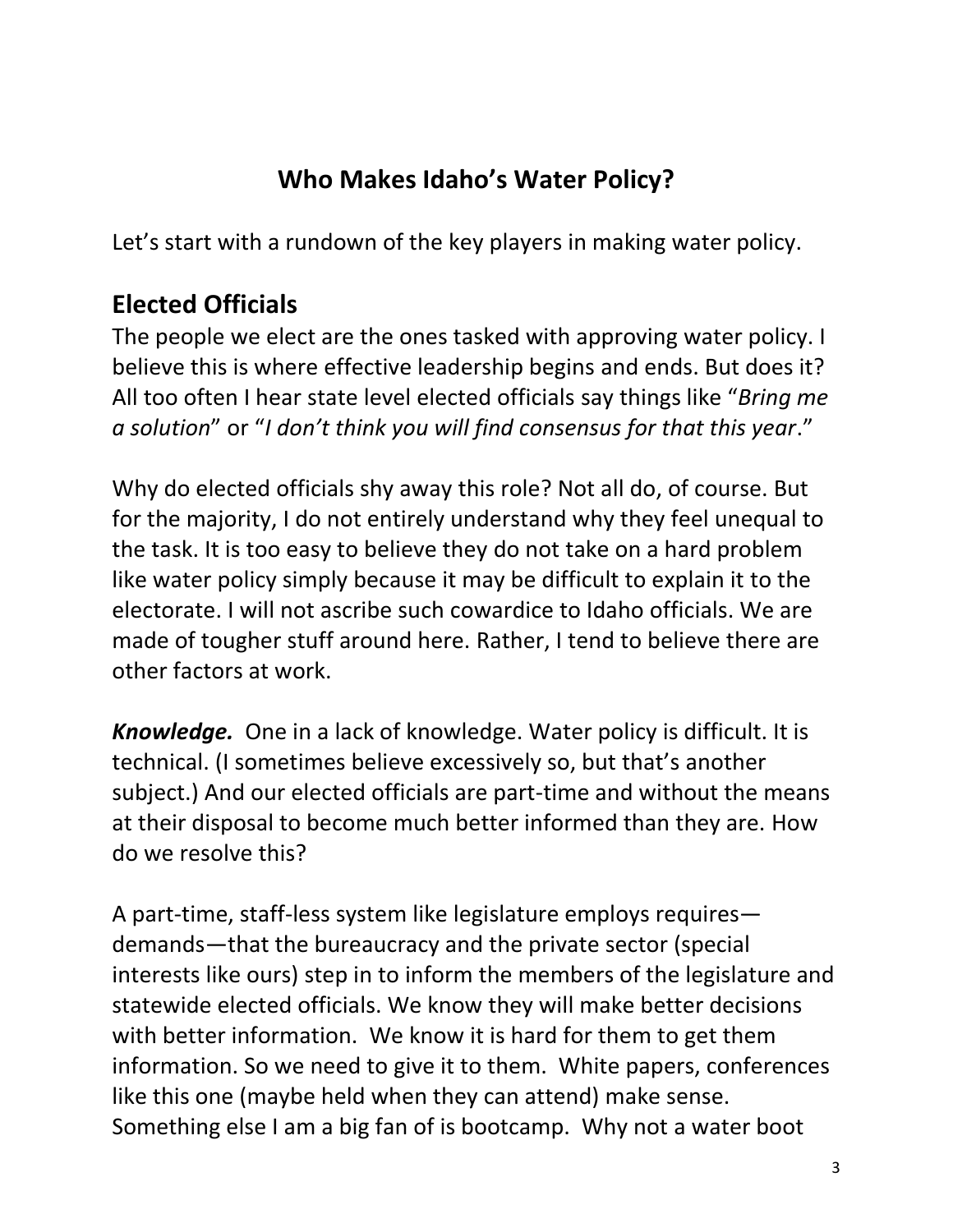camp? Who better than us to offer it to the elected officials at the start of every new legislature? Every two years we roll out a half-days' worth of curriculum on Idaho's water policy and the impact of it.

*Confidence in Management.* Secondly, there is a philosophical ideal that runs strong among Idaho's elected officials—I actually tend to share it as do many in this room because I have hard you say it. It is that less government is better. Fewer laws, fewer programs, fewer layers, etc. I agree.

That only works well then the laws are sufficient and when the constitution we live under is flexible enough to contemplate something for Idaho beyond being a surface-watered, agrarian-based economy. But what has happened, is that the legal framework that has served us well for a hundred and fifty some years needs some minor updates and tweaks. We simply use water differently. We have developed measurement and monitoring capabilities, and we have developed efficiencies that all ought to be recognized and further encouraged by our laws. And they aren't—perhaps because the philosophy gets in the way.

The philosophy only works with the right set of laws. We are not there yet. How do we know that? It is simple. We are in court too often. This is when your actions are dictated by your courts, and not your legislature. The courts exist to shape and interpret laws—not make them. But when it comes to Idaho's water law, if you do not know your court cases, you come up short in your understanding. And when you can't negotiate the landscape without an attorney, it is a sign that your policy is not healthy and robust. The rule is that policy should be made by the elected policy makers—not the courts.

*Optimism.* Like Stan, I believe in governance and management. I believe in courts and attorneys too—in their proper roles We are not there yet. But I am very optimistic that we can get there.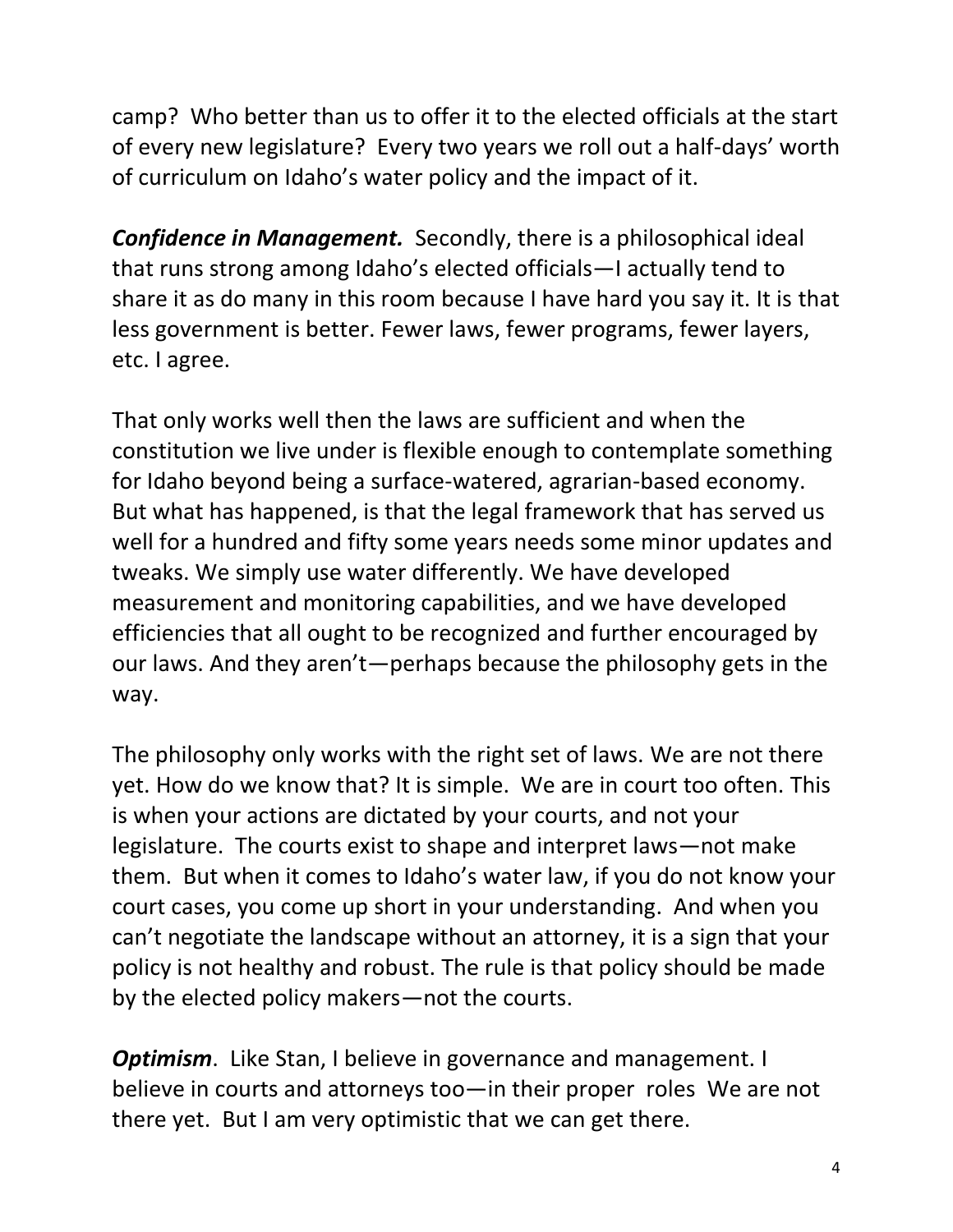*Consesnsus and Respect.* Now, no one says that elected officials must have all the answers. But it is they who have the necessary authority to create the forums needed for our other leadership attributes to be exercised. Back in 2007 Governor Otter created the CAMP— Comprehensive Aquifer Management Planning Committee. That was a years-long effort that allowed for a great deal of great conversation. For price of a facilitator, lunch and some staff time, great strides were made in the public conversation about aquifer management. The antipathy that had existed toward recharge was properly eroded in the meeting with data, dialogue and consensus during the few years the CAMP group met. Respect developed.

I can't remember which year, but it probably was in 2010 or 11 (after CAMP) that the EIWRC had representatives from Idaho Power come and speak at our annual meeting. Now there was a time when IP was portrayed as the "bad guy" in Eastern Idaho water conversations. But with respect, bridges were built.

CAMP goals were not immediately realized and not directly funded, but the relationships, the ideas, and the policy goals were not forgotten. Some of the principles and practices we discussed and vetted (with data) have made their way into practice today. The Governor's leadership in this area was helpful even if not immediately rewarded with policy change.

## **Administrative Experts and Officials**

What about the unelected officials? Government textbooks call them the *administration*, and the *bureaucracy*. Executives all them *staff*. The media calls them *government experts*. And the public calls them *they* or *someone*. Wise people might acknowledge them as beleaguered and underpaid *public servants*.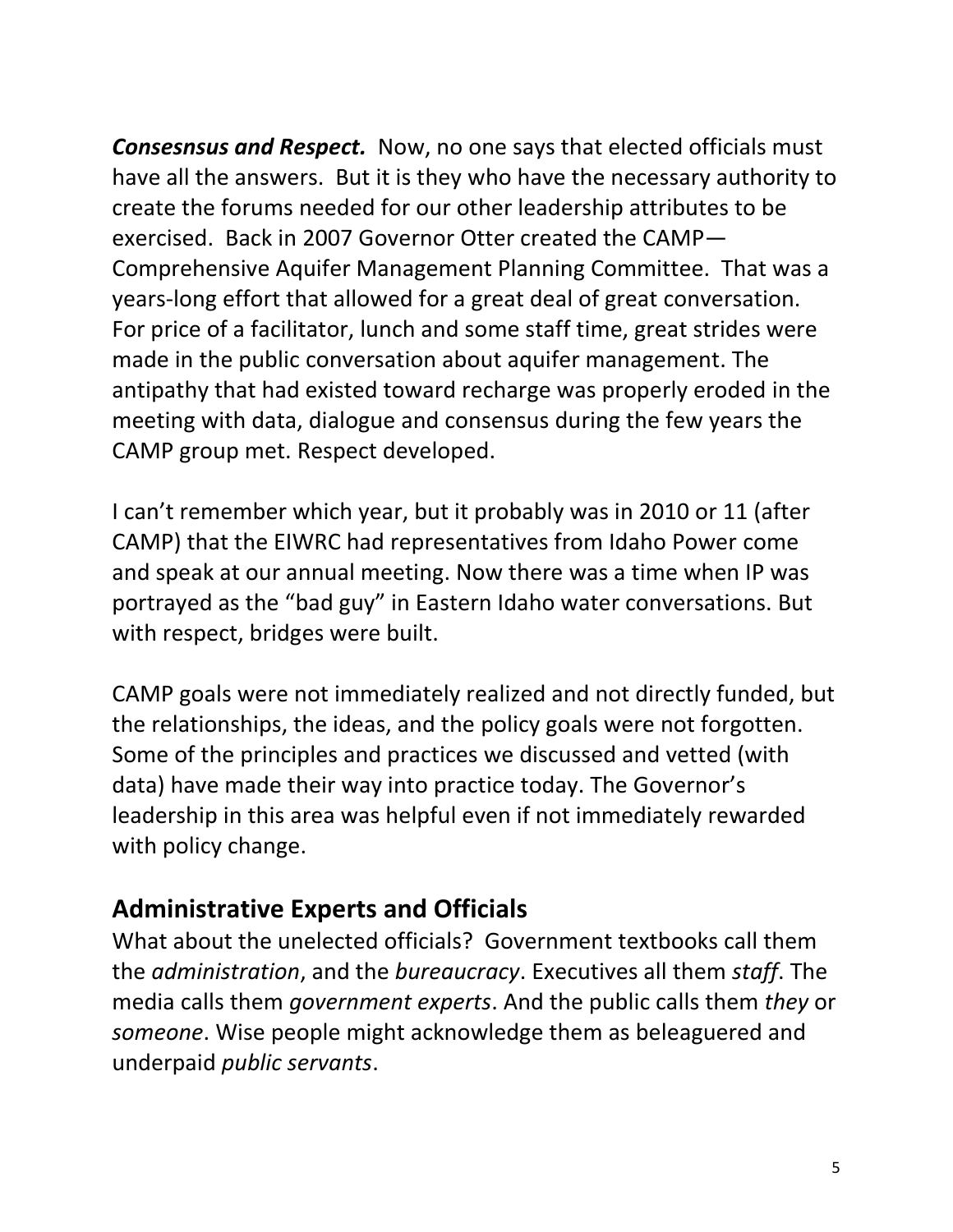I wish to pay tribute to this group. Their daily work can be discouraging at times. How must it feel to have access to the data and the answers and not be able to get anyone to pay serious attention?

It is not too difficult to understand this group might become jaded from time to time. In a career spent trying to convey what they know with only lukewarm responses, we tend to hear things coming from staff like, "The courts won't go for that," or "*Yeah, that could work, but you'll never get that through the legislature*."

What makes these highly informed administrative experts shy away from improving policy? Too tired of trying? Unwilling to rock the boat? Bureaucratic inertia? I do not know for certain, but I suspect that somewhere along the way, we wanted to make sure that those who are unaccountable (meaning unelected) do not make the policy.

*Knowledge and Common Sense.* Well, this takes us right back to knowledge and perhaps good old common sense as well. What is it in our collective psyche that makes it so hard for us to accept facts and data and the scientific information applicable to the problems we face? Why are we afraid of the information staff members have to offer? So long as our policymakers themselves remain engaged in policymaking and not cede it to staff, it only makes sense that we would want to have policy informed by facts, not made in spite of them.

How do we improve the channels of communication between the experts and the policymakers? That is a tough one. I can tell you that during the CAMP process staff expertise was on display. IDWR experts engaged and presented. They went back to their offices and compters and re-examined when questions were raised. The back-and-forth was very helpful. Guess what happened? The dialogue was informed by the staff; the policy recommendations were improved by the knowledge they share. At no time did anyone feel that this "unelected" branch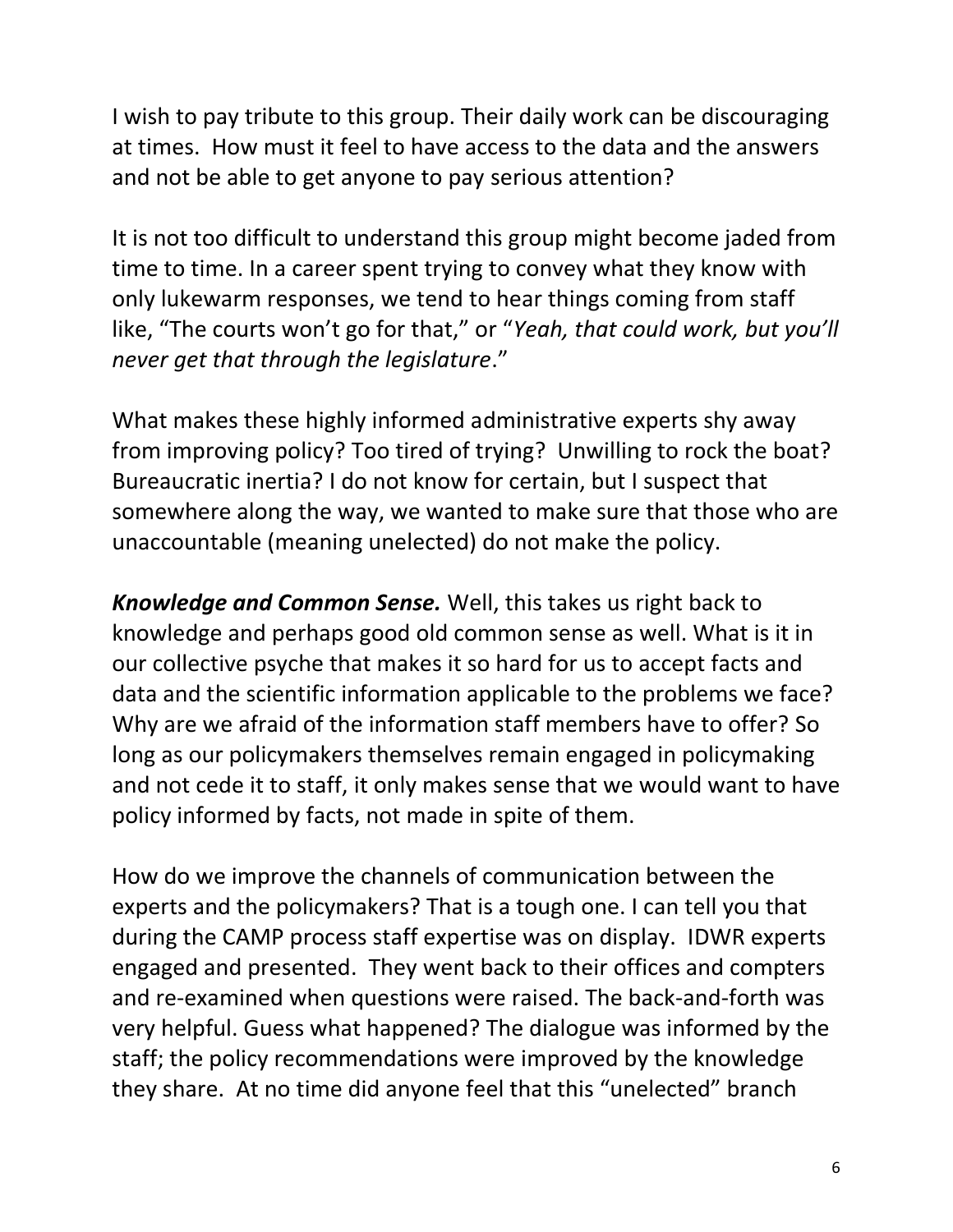was dictating policy recommendations. Administrative expertise should not be feared or ignored.

## **Stakeholders**

This is such an overused term anymore. A decade or more ago it was a very fashionable way to identify those who had skin in the game. I will still call them stakeholders—but if there is a new buzzword, please let me know.

I am talking about the *user groups*—irrigation districts, the canal companies, the pumpers, and the cities. I am talking about the *membership groups* –the coalitions and associations. This also includes other groups and actors like the Committee of Nine, the Watershed Council, and others I may have left out. It includes the private sector too—more about that in a minute.

The proper role of those who are impacted by a policy—the stakeholders—is to speak up. Most often, only those who are negatively impacted reach out to decision-makers. And that is okay. If something is going well, only a politician seeking a headline might want to over-manage that. But when things are *not* working, it is entirely appropriate to speak out for a redress of grievances. That is the American way.

And when, in the course of speaking out, we encounter officials who are unresponsive, we have two choices. We must find out if this is because they are unwilling or incapable of addressing the problem. If so, the path is simple. We *unelect* them. That is also the American way.

But if they are unable to address the problem simply because they are unaware, we inform them. Back to knowledge again. Stakeholders must share their knowledge. The system requires it.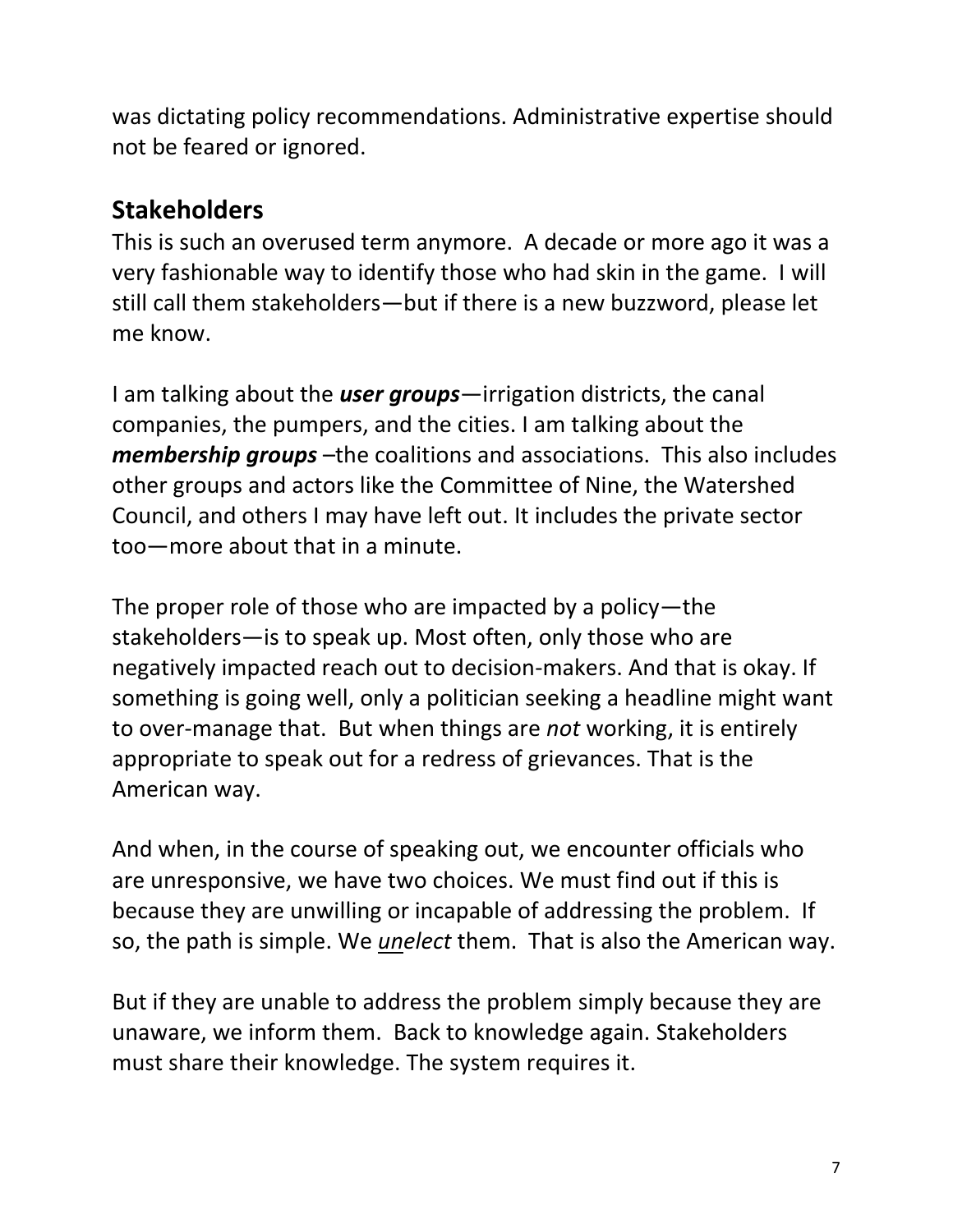Stakeholders not only raise concerns, they can also be a source of new ideas. And that takes me to a very powerful subset of the stakeholder group.

## **The Private Sector**

It is almost always the case that in a free enterprise system like ours that the best ideas come from outside the system. The entrepreneurs, the innovators are the ones who hatch the ideas unencumbered by the conventions, the rules, the "should be" kinds of thinking. The private sector delivers the "could be" kinds of solutions.

Not all ideas are great. Just as in business where the data show that roughly 2/3 of small businesses fail within the first few years of existence, more than half of these innovative ideas probably won't be good. Yet it only on takes one great idea once in a while to transform, to disrupt the current practice just enough to truly make a difference. Pumping, water banking, lining canals, conversions, buy-outs, managed recharge—all were innovative at some point. And all have in some way changed the water landscape.

What is the next great idea in water management? I don't know. But I sure as heck will ask a member of the RDC before I ask a legislator. The private sector is the richest source of ideas we have. IT I not just RDC developers, hydrologists, engineers, and even some attorneys all have skin in the game.

I have already said that we must demand more of our elected officials. But for them to deliver, we must give them more to work with. We can't take petty grievances to them. Guess what, when we do, they push us off and we end up in the courts where grievances usually play out. So,—just as legislators make lousy innovators, they also make lousy judges. In our system we need to take the innovative ideas in the form of *proposed solutions* directly to them for enactment.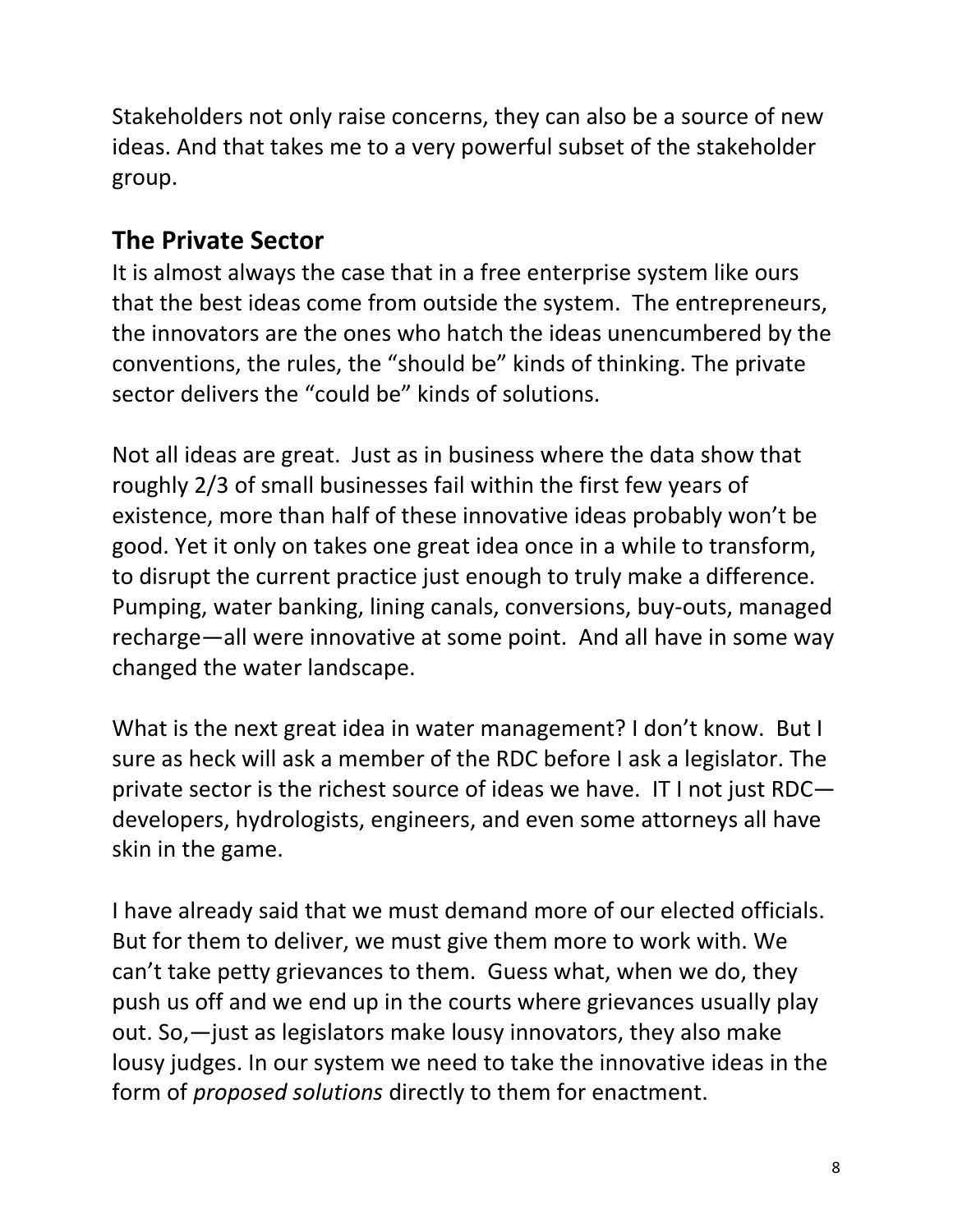I have also learned that the private sector will also give up if they are disappointed too often. The font of innovative ideas will dry up if progress is not made. When the private sector gives up on water, guess what happens? They stop seeking policy certainty and policy equity and they simply pay for that certainty and equity. Prices go up. Competition kicks in and the almighty dollar arbitrates and picks the winners and the losers.

Unlike other western states, Idaho has pretty much avoided that scenario. Until only recently, we existed in a world of plenty and a lot of healthy growth occurred. But in recent years I have heard developers say it is too expensive to wait for water policy solutions that will free up water for growth. The speed of business is fast and often, they prefer to buy their way out of the mess or just walk way. Neither is good. Walking away forestalls growth—period. And buying a way out drives costs up. Homes and real estate cost more. Businesses find it more difficult to do business. As a local official, I worry about an Idaho that is both small and expensive. That is not a healthy growth scenario. It does not breed jobs. It doesn't keep kids home after graduation. It doesn't give as many Idahoans a stake in the American Dream. It is not a scenario that I can support. It is not optimistic.

#### **How Should We Make Idaho Water Policy?**

And I remember Stan saying in many a meeting, we have plenty of water in the system, water we frequently spill over Milner, water we can manage better.

Policy that manages better. How to do we get there? What needs to happen? Well, as I have tried to outline, I believe we need to stay in our lanes. Each actor in the conversation needs to play the right role.

#### *Policymakers*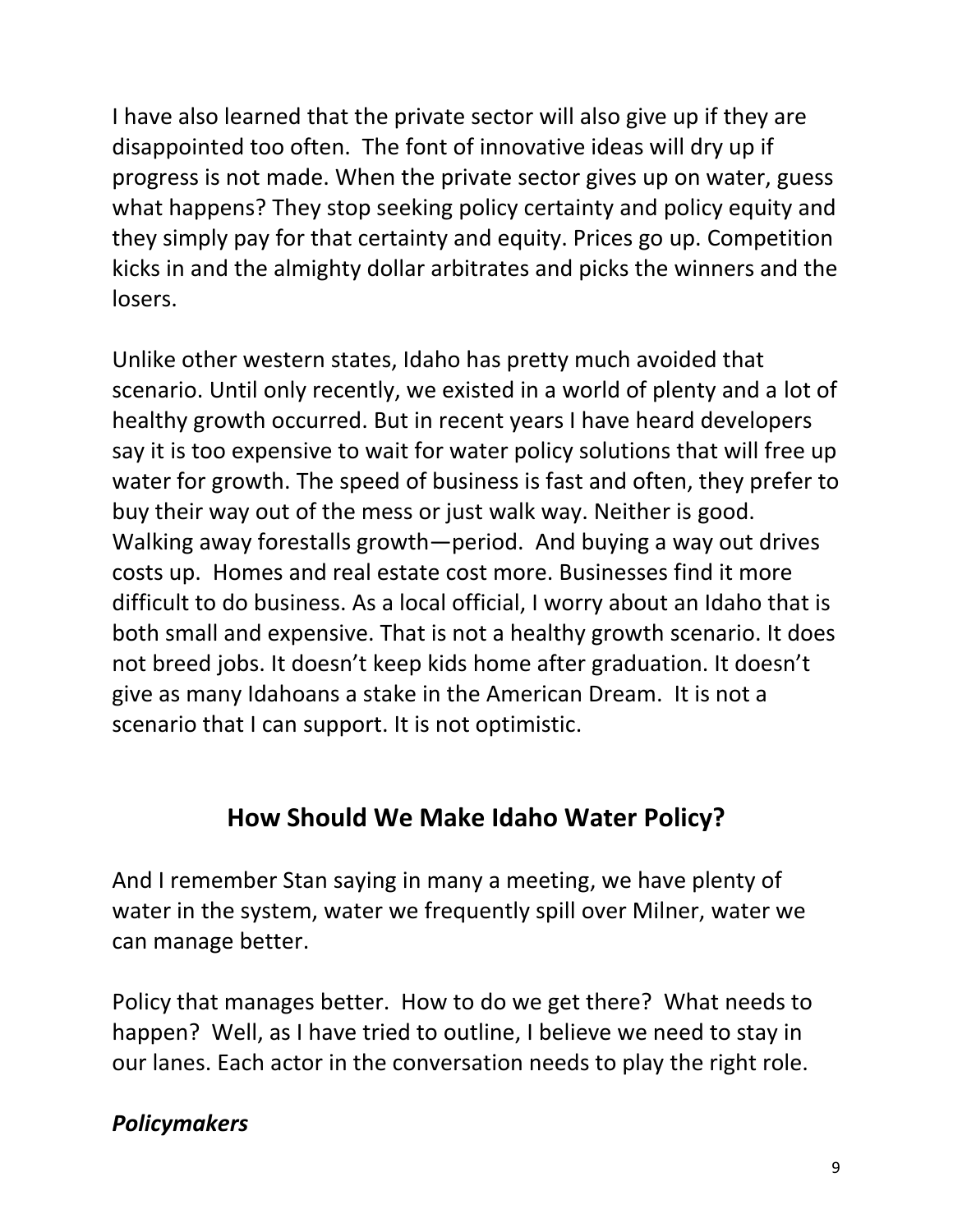- must become more informed
- cannot pick and choose their data
- must act and not defer
- Must engage and create useful policy forums
- They must look to the future—the status quo is not perfection, it rarely is. There is always room for improvement. If Elected officials so not look out for the future, who will?

#### *Policy Experts*

- Must not prescribe; but inform
- Must be bold
- Must not give up

#### *Stakeholders*

- Must speak up and engage
- Must elect the correct officials

#### *Private Sector*

- Must innovate and keep seeking more creative and less expensive solutions.
- Must communicate the good ideas in the form of proposa;s.

It is a complicated but necessary process. Some have called it a dance—the dance of legislation. If it is a dance, it a lot of steps. But I know some of you guys are pretty good dancers.

I also have been working with many of you long enough to know what we all wear more than one of these hats. Or, we have at least worn different hats in this conversation at different times—property owner, surface water user, pumper, ratepayer, developer, staffer, expert.